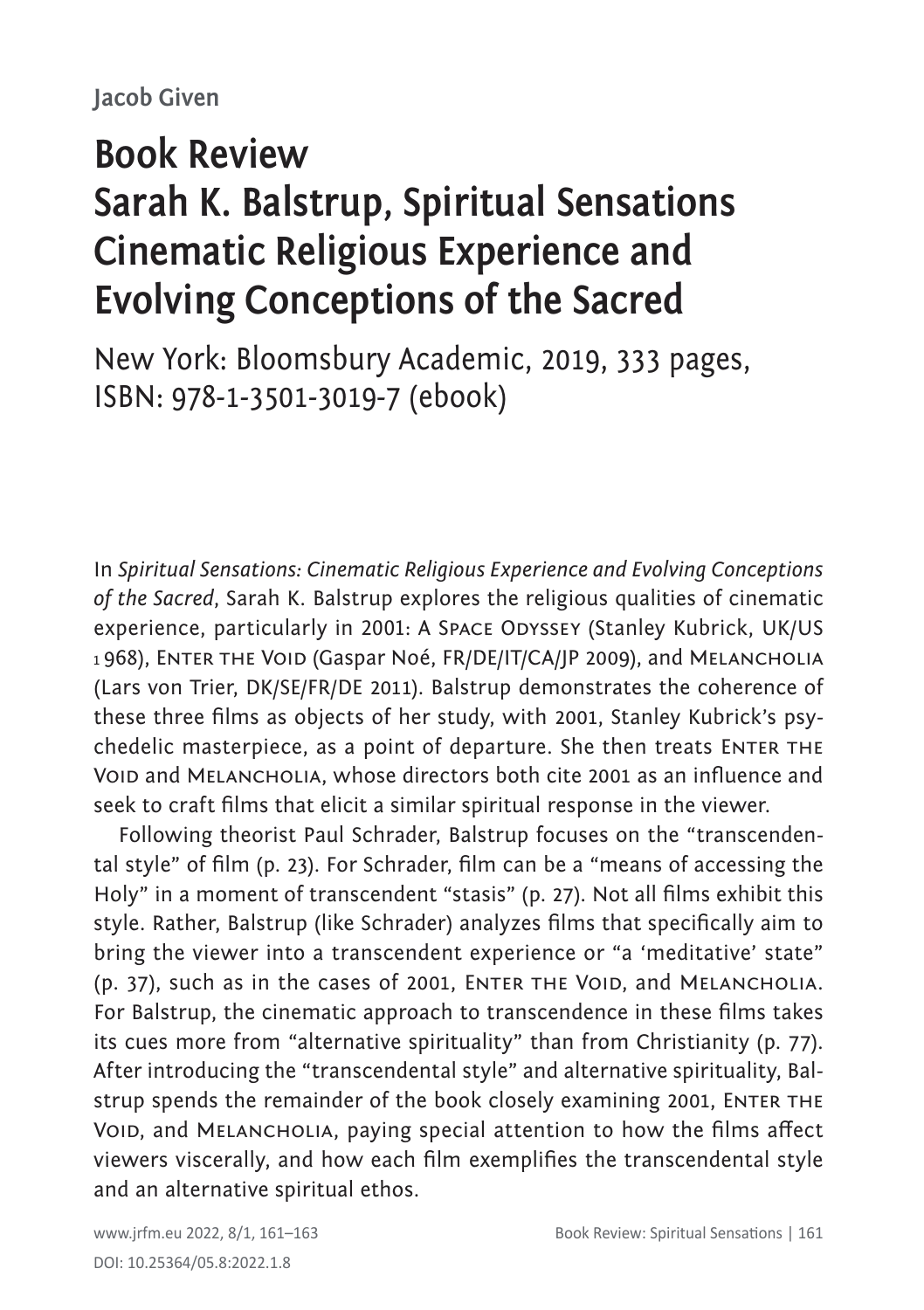The biggest strength of *Spiritual Sensations* is its contribution to both film studies in general and religion and film in particular. Balstrup intentionally moves away from a focus on narrative and symbolism (p. 16) and toward a focus on "the state of mind and affective qualities" of experience (p. 33). Directors, in this approach, are more than storytellers. They are also creators of sensory experiences that may or may not be tied to a narrative plot. The sensory experience of cinema, then, is capable of affecting viewers in ways that are not strictly dependent on empathizing with characters (p. 33). For Balstrup, Stanley Kubrick represents an important turn toward sensory-centric directing, "away from plot-driven narrative and characterization" and toward "visual and aural excess" designed to "evoke visceral or sensory response" (p. 72).

In the area of religion and film, *Spiritual Sensations* opens promising new directions. By focusing on the experiential qualities of film, Balstrup draws on the importance of "alternative spirituality" (p. 46), a new religious paradigm that prizes personal experience and religious autonomy. It is also a broad religious sensibility that inspired Kubrick's 2001. Commenting on Kubrick's declaration that 2001 is a religious film, Balstrup writes, "This overt declaration of religious meaning is not, however, drawn from Christianity but from a type of alternative spirituality that embraces the potentialities of science" (p. 77). Balstrup also explains the often ambiguous style of arthouse cinema in terms of alternative spirituality: "As the value of self-determinism is so strong in alternative spirituality, it is crucial that art film directors present moments of ambiguity and paradox, as this provides the opportunity for pluralistic responses, even if audience reactions end up looking rather uniform" (p. 180). With a move toward a sensory-centric cinema, Balstrup is able to bring more experience-centric religious movements (like alternative spirituality) into conversation with film. While symbolism and narrative have an important place in the films that she discusses, it is primarily non-representational sensory experience that communicates religious transcendence. For example, Balstrup includes an analysis of the "meditative qualities of sound, composition, and pace" in 2001 (p. 98), focusing first on how Kubrick uses an extended black screen to isolate the sense of hearing in the viewer, resulting in "contemplative perception" (p. 101).

A few ambiguities pervade *Spiritual Sensations*, but they are generative ambiguities that accompany complicated and textured topics like film and religion. The first concerns method and subject. Is Balstrup's mode of reading film dependent on the content of the film itself? Asked differently, could